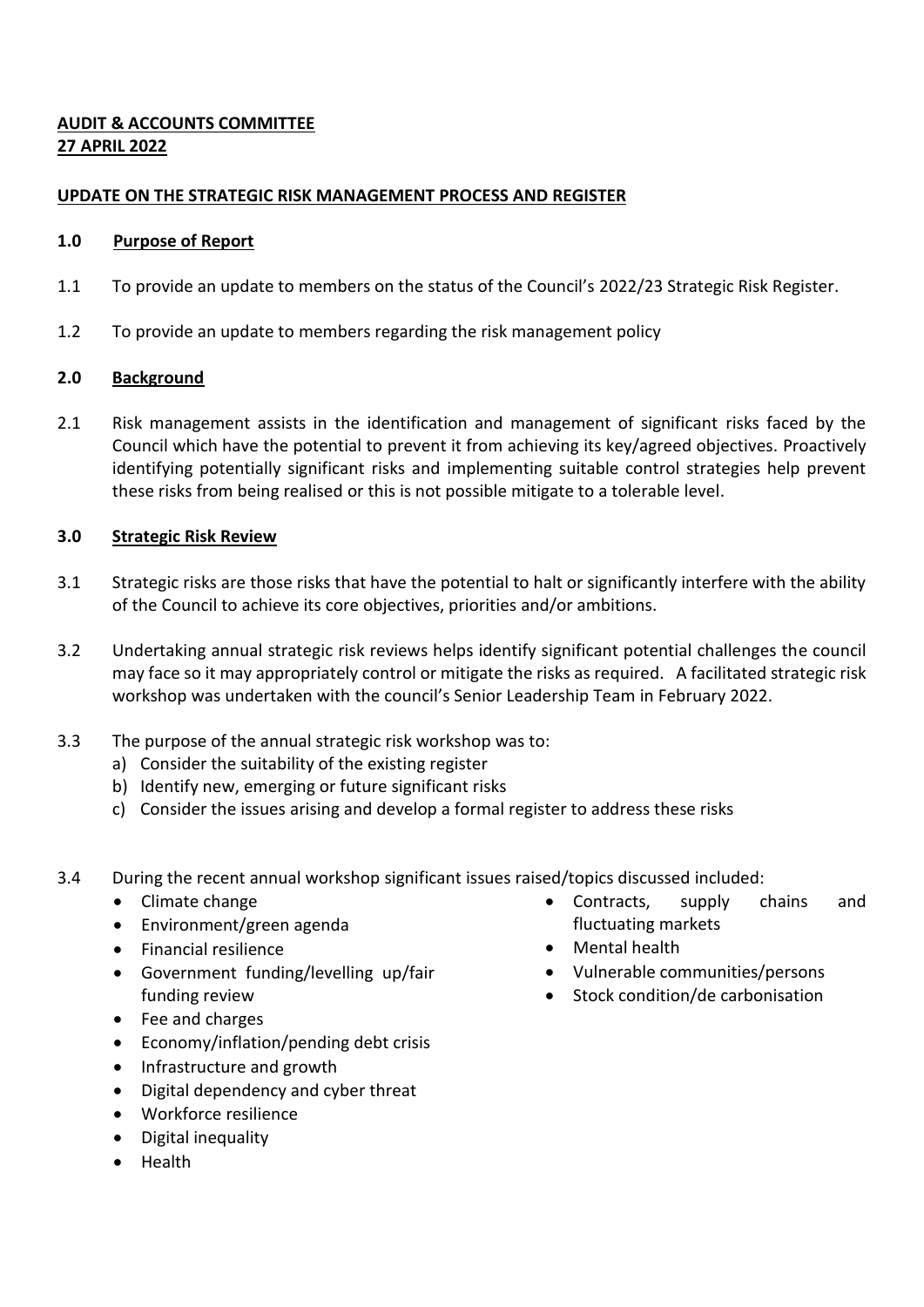3.5 This workshop evaluated all existing strategic risks and identified emerging risks for the forth coming year. The following table sets out the new 2022/23 strategic risk register developed by SLT, following the recent workshop. Members will see that no risks were fully deleted or new risks were added. However, where appropriate the risk has been amended to provide a new focus for that risk or to reflective the changes over the past twelve months. This is particularly relevant to the Community Issues- Pandemic risk.

| <b>STRATEGIC RISK REGISTER 2022/23</b>                              |                                                                                                                                                                                                                        |                                          |                                                                                                                                                                       |  |  |  |
|---------------------------------------------------------------------|------------------------------------------------------------------------------------------------------------------------------------------------------------------------------------------------------------------------|------------------------------------------|-----------------------------------------------------------------------------------------------------------------------------------------------------------------------|--|--|--|
| <b>Title</b>                                                        | <b>Description</b>                                                                                                                                                                                                     | Owner(s)                                 | <b>Notes</b>                                                                                                                                                          |  |  |  |
| <b>Financial</b><br>Sustainability -<br><b>General Fund</b>         | <b>Ensuring financial</b><br>sustainability of the general<br>fund to allow the council to<br>undertake its core functions,<br>deliver services, meet its<br>corporate priorities and<br>objectives.                   | Sanjiv Kohli                             | Agreed to retain in full.                                                                                                                                             |  |  |  |
| <b>Financial</b><br>Sustainability -<br><b>HRA</b>                  | Financial sustainability of the<br>HRA to ensure the council is<br>able to provide, maintain and<br>develop its housing stock.                                                                                         | Sanjiv Kohli                             | Agreed to retain in full.                                                                                                                                             |  |  |  |
| Safeguarding                                                        | Preventing failures within<br>safeguarding arrangements to<br>ensure protection of<br>vulnerable persons.                                                                                                              | Matthew<br>Finch                         | Agreed to retain with some<br>alterations identified.<br>Review of content,<br>٠<br>purpose and target score<br>are to be undertaken at its<br>next quarterly review. |  |  |  |
| <b>Failure to</b><br><b>Deliver Growth</b><br><b>Infrastructure</b> | Facilitating the provision of key<br>local infrastructure projects to<br>ensure growth within the<br>district to meet agreed plans &<br>corporate priorities.                                                          | Matthew<br>Lamb                          | Agreed to retain with some<br>alterations identified.<br>To incorporate growth<br>٠<br>and economy elements<br>from the Community<br>issues - Pandemic risk           |  |  |  |
| Contract/supply<br>failure                                          | Managing contracts with key<br>suppliers, including NSDC<br>wholly own companies, to<br>ensure the continued delivery<br>of an effective service and<br>ensure delivery of the council's<br>priorities and objectives. | Deborah<br>Johnson &<br>Suzanne<br>Shead | Agreed to retain in full.<br>Additional assignees<br>$\bullet$<br>identified.                                                                                         |  |  |  |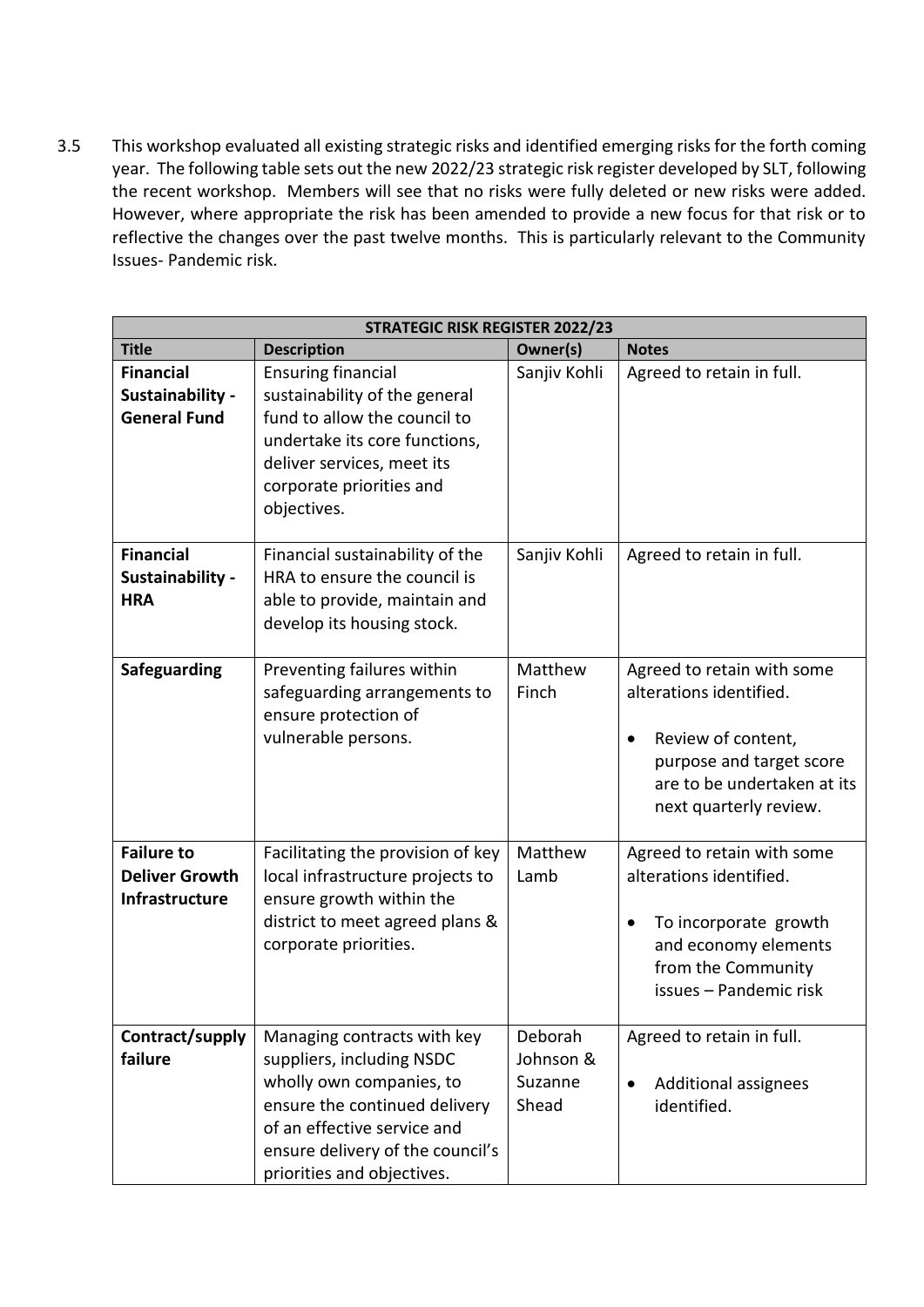| <b>Workforce</b>                          | Ensuring the council is able to<br>recruit, maintain and retain<br>appropriate staffing resource<br>to ensure it is able to deliver<br>its services and meet its<br>corporate objectives.    | Deborah<br>Johnson | Agreed to retain with some<br>alterations identified.<br>Further work to be<br>$\bullet$<br>undertaken to incorporate<br>Fatigue, Wellbeing, Stress<br>and mental health.                                                  |
|-------------------------------------------|----------------------------------------------------------------------------------------------------------------------------------------------------------------------------------------------|--------------------|----------------------------------------------------------------------------------------------------------------------------------------------------------------------------------------------------------------------------|
| <b>Emergency</b><br>Response              | The Council's ability to<br>effectively respond as a<br>category 1 responder to a<br>major emergency and<br>maintain a suitable response<br>without affecting essential<br>service delivery. | Matthew<br>Finch   | Agreed to retain with some<br>alterations identified.<br>Further work to be<br>undertaken to Roles and<br>posts to support the<br>function. Also consider<br>possible individuals that<br>are suitable for<br>development. |
| Corporate<br>Governance                   | Risk of failure in systems of<br>governance within the council,<br>council owned/influenced<br>organisations and partnerships<br>or other collaborative<br>arrangements.                     | Sue<br>Bearman     | Agreed to retain with some<br>alterations identified.<br>To receive a full review to<br>include new cabinet<br>arrangements.                                                                                               |
| Data<br><b>Management</b><br>and Security | Deliberate or unintentional<br>loss/disclosure of personal,<br>sensitive, confidential,<br>business critical information or<br>breach of information<br>governance legislation.              | Sanjiv Kohli       | Agreed to retain in full.                                                                                                                                                                                                  |
| Arkwood<br><b>Development</b>             | Managing performance and<br>the relationship between the<br><b>Council and Arkwood</b><br>Developments in accordance<br>with the governance<br>agreement.                                    | John<br>Robinson   | Agreed to retain with some<br>alterations identified.<br>Further work to be<br>$\bullet$<br>undertaken to identify<br>issues linked to availability<br>of future sites.                                                    |
| Community<br>Issues -<br>Pandemic         | Immediate and longer term<br>economic and societal impact<br>of global pandemic on NSDC<br>communities and its business<br>economy - specifically<br>concerned with: deprivation,            | Matthew<br>Finch   | To be amended.<br>This risk is to be aligned to<br>$\bullet$<br>focus on vulnerable<br>communities/persons.<br>Not to reflect solely upon                                                                                  |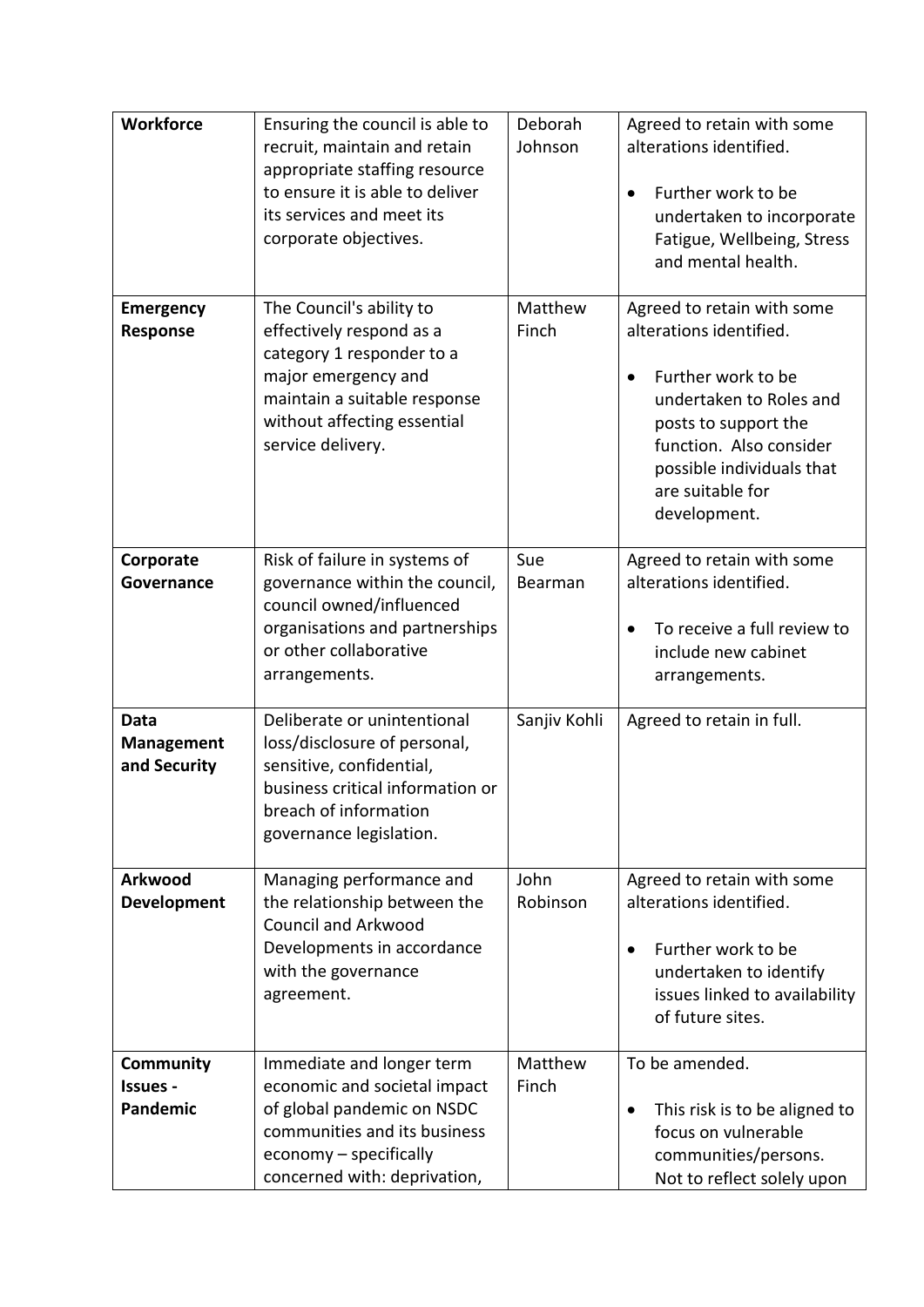|                    | direct effect on specific<br>communities/vulnerable<br>persons and the local<br>economy. |                  | effects of pandemic to<br>widen scope to include<br>pending cost of living<br>crisis.<br>Economic issues to be<br>$\bullet$<br>removed and aligned with<br>Delivering Growth risk.<br>Financial issues to be<br>$\bullet$<br>removed and aligned with<br>General fund risk. |
|--------------------|------------------------------------------------------------------------------------------|------------------|-----------------------------------------------------------------------------------------------------------------------------------------------------------------------------------------------------------------------------------------------------------------------------|
| <b>Environment</b> | Ability to meet requirements<br>of the government's green                                | Matthew<br>Finch | Agreed to retain.                                                                                                                                                                                                                                                           |
|                    | agenda and                                                                               |                  |                                                                                                                                                                                                                                                                             |
|                    | aspirations/expectations of the<br>NSDC community in delivering                          |                  |                                                                                                                                                                                                                                                                             |
|                    | a greener/carbon neutral<br>service.                                                     |                  |                                                                                                                                                                                                                                                                             |
|                    |                                                                                          |                  |                                                                                                                                                                                                                                                                             |
| <b>Statutory</b>   | Implementation and                                                                       | Suzanne          | Agreed to retain.                                                                                                                                                                                                                                                           |
| Compliance         | maintenance of suitable                                                                  | Shead and        |                                                                                                                                                                                                                                                                             |
| <b>Management</b>  | statutory safety compliance<br>management systems.                                       | Sanjiv Kohli     |                                                                                                                                                                                                                                                                             |
|                    |                                                                                          |                  |                                                                                                                                                                                                                                                                             |

### **4.0 Strategic Risk Register 2022/23 - Development and Review**

- 4.1 All strategic risks are formally reviewed quarterly by the risk owner, in conjunction with relevant officers. This is facilitated by the Safety and Risk Manager. Reviewing of the new register will commence in the first quarter of the year – April to June 2022.
- 4.2 It is the intention that all amendments or alterations identified with the recent SLT strategic risk workshop shall be incorporated within the first formal review of each risk.
- 4.3 All failing strategic risks will continue to be reported to SLT, via our agreed assurance processes, on a quarterly basis.

### **5.0 Risk Management Policy and Guidance**

- 5.1 The Risk Management Policy and associated guidance has been fully reviewed and amended where necessary. The Council's Risk Management Group were consulted as part of this process. The final version been approved by SLT.
- 5.2 A copy of the current Risk Management Policy has been appended to this report as Appendix One.